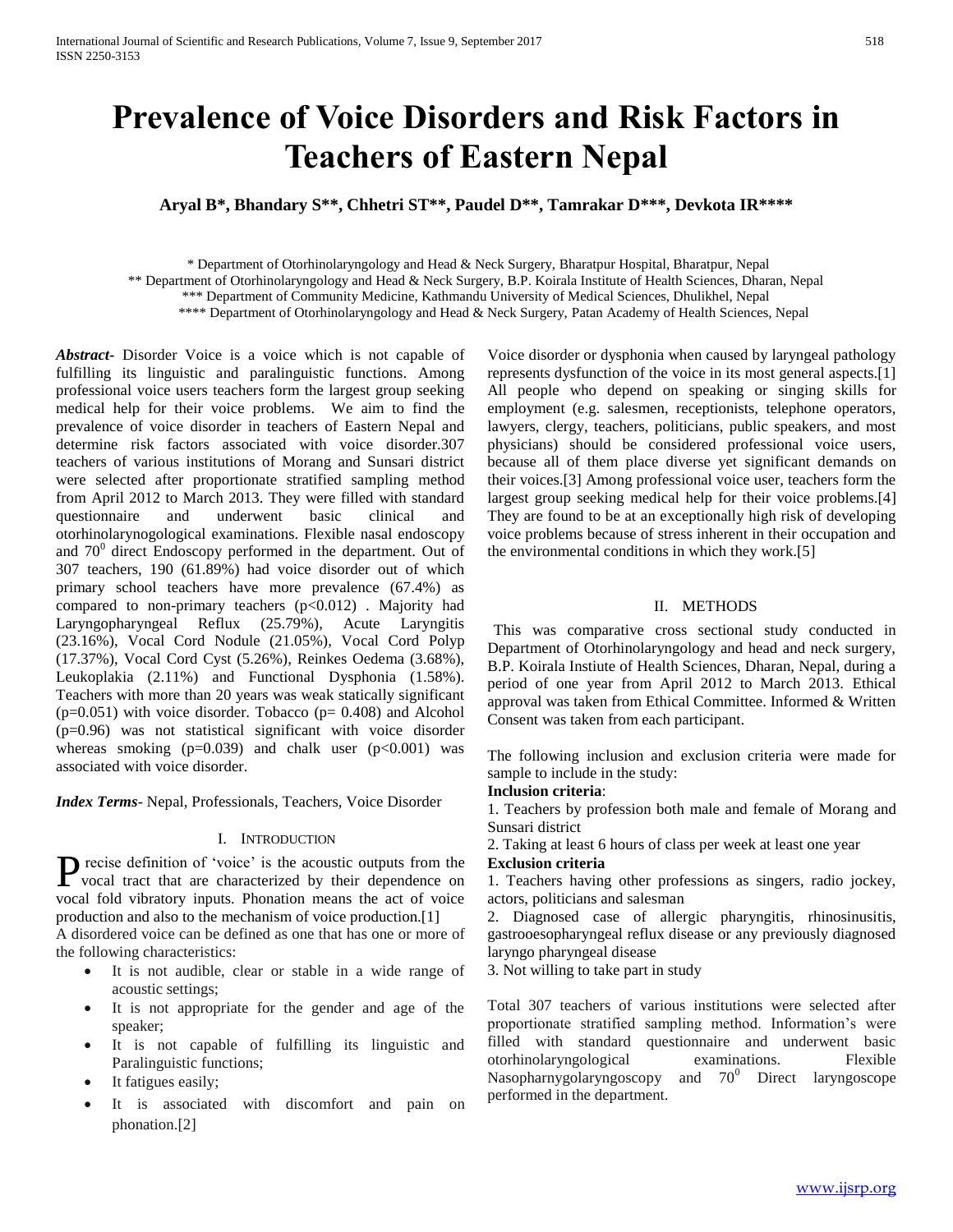The collected data were entered into Microsoft Excel Spreadsheet. The data was analyzed using SPSS version 17. Mean and standard deviation of variables were calculated for numerical data. Chi Square test was used for analyzing categorical data and t- test used for numerical variable. Multivariate analysis was done with logistic regression. Significance level was set at less than 0.05.

## III. RESULTS

 Among 307 teachers included in study, male were predominant (204, 66.45%). The mean±S.D. age of the participants was 42.19 years  $\pm$  10.955. Region wise most of the teachers were from Morang district having 52.77% as compared to Sunsari district having 47.23%. Most of the teachers were non smoker 51.47% as compared to smokers 48.53%. In the study most of the teachers were not tobacco chewers (75.24%) as compared to tobacco chewers (24.76%) In the study majority of teachers was non alcoholic having 59.93% as compared to alcoholic were 40.07%.

**Table I. Socio-Demographic characteristics of the participants (n=307)**

| <b>Characteristics</b> | Frequency    |       | Percentage |       |  |  |
|------------------------|--------------|-------|------------|-------|--|--|
| Age (in years)         |              |       |            |       |  |  |
| 20-30                  |              | 61    | 19.87      |       |  |  |
| $31 - 40$              | 58           |       | 18.89      |       |  |  |
| $41 - 50$              |              | 101   | 32.90      |       |  |  |
| 51-60                  | 79           |       | 25.73      |       |  |  |
| >60                    | 8            |       | 2.61       |       |  |  |
| <b>Mean</b>            | $Age \pm SD$ | 42.19 |            | $\pm$ |  |  |
| (Years)                |              |       | 10.955     |       |  |  |
|                        |              |       |            |       |  |  |
| Gender                 |              |       |            |       |  |  |
| Male                   |              | 204   | 66.45      |       |  |  |
| Female                 | 103          |       | 33.35      |       |  |  |
| <b>District</b>        |              |       |            |       |  |  |
| Morang                 | 162          |       | 52.77      |       |  |  |
| Sunsari                | 145          |       | 47.23      |       |  |  |
| <b>Smoking Habit</b>   |              |       |            |       |  |  |
| Yes                    | 149          |       | 48.53      |       |  |  |
| No                     | 158          |       | 51.47      |       |  |  |
| <b>Chewing Tobacco</b> |              |       |            |       |  |  |
| Yes                    | 76           |       | 24.76      |       |  |  |
| N <sub>0</sub>         | 231          |       | 75.24      |       |  |  |
| <b>Alcohol Intake</b>  |              |       |            |       |  |  |
| Yes                    | 123          |       | 40.07      |       |  |  |
| N <sub>0</sub>         | 184          |       | 59.93      |       |  |  |

In the study majority of teachers were from primary level having 61.89% and higher secondary level teachers were less accounting 4.56%. Campus and University teachers comprised of 5.21%.The mean years of experience of teachers were 17.42 years with standard deviation of  $\pm$ 9.786.Majority of teachers were having teaching experience of more than 20 years (38.44%) and teachers having experience from 1 to 10 years were 30.29%.



**Figure 1: Distribution of Teachers according to grades of teaching**





Main materials for teaching in the classes were chalk accounting 85.70% where as projector and power pointer was less having 1.30%.



**Figure 3: Distribution of materials used in class by teacher**

In the study among all teachers 61.89% of total teachers complained that they have voice problems as compared to 38.11% who did not have any voice problems.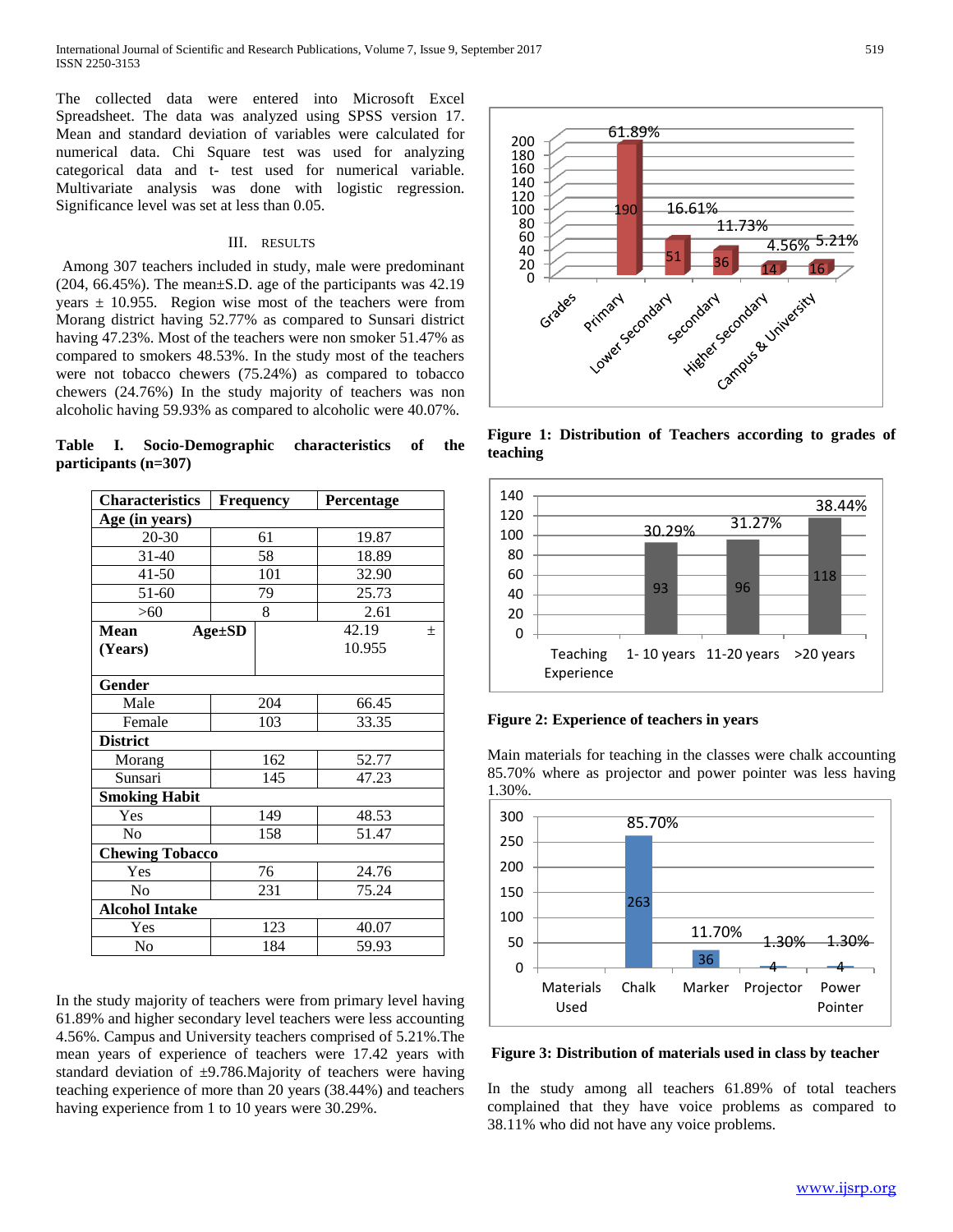

 **Figure 4: Voice Problems of teachers**

Most common findings in flexible nasopharyngolaryngoscopy and  $70^{\circ}$  direct endoscope was laryngopharyngeal reflux having 25.79%, acute laryngitis as 23.16% and vocal nodule 21.05% as second and third common findings. Functional dysphonia was least common findings in just 1.58%



**Figure 5: Findings from flexible laryngoscopy and 70<sup>0</sup> direct laryngoscopy**

The prevalence of voice disorder was more in primary level teachers as compared to non primary teachers  $(p<0.012)$ . Smoking was statistically significant with voice disorder than non smoker (p=0.039). Voice disorder were mostly seen in chalk users than non chalk users  $(p<0.001)$ . There was no statistical significance between voice disorder and tobacco chewers (p=0.408). There was no significant between alcohol use and voice disorder (p=0.976). There was weak statistical significant between teaching experience and voice disorder by Pearson Chi Square test. Teachers having working experience of more than 20 years were having more voice disorder than those teachers having experience of less than 20 years

**Table II: Relationship between voice disorder with level of teaching, smoking, chalk user, tobacco chewer, alcohol consumptions and teaching experience**

| Level<br>of<br>teaching | Voice Disorder (n=190) | Normal $(n=137)$ | p Value |
|-------------------------|------------------------|------------------|---------|
| Primary                 | 128(67.4%)             | 82(32.6%)        | 0.012   |
| Non-<br>primary         | 62(53%)                | 55(47%)          |         |
|                         | <b>Voice Disorder</b>  | <b>Normal</b>    | P Value |
| Smoking                 | 101(67.8%)             | 48(32,2%)        | 0.039   |
| Non<br>Smoker           | 89(56.3%)              | 69(43.7%)        |         |
|                         | <b>Voice Disorder</b>  | <b>Normal</b>    | p Value |
| Chalk User              | 166 (66.7%)            | 83(33.3%)        | < 0.001 |
| Non Chalk<br>user       | 24 (41.4%)             | 34 (58.6%)       |         |
|                         | <b>Voice Disorder</b>  | <b>Normal</b>    | p Value |
| Tobacco<br>User         | 44 (57.9%)             | $32(42.1\%)$     | 0.408   |
| Non<br>Tobacco<br>user  | 146 (63.2%)            | 85(36.8%)        |         |
|                         | <b>Voice Disorder</b>  | <b>Normal</b>    | p Value |
| Alcoholic               | 76(61.8%)              | 47(38.2)         | 0.976   |
| Non<br>alcoholic        | 114 (62%)              | 70(38.2)         |         |
| <b>Teaching</b>         | <b>Voice Disorder</b>  | <b>Normal</b>    | p value |
| <b>Experience</b>       |                        |                  |         |
| $1-10$ years            | 54(58.1%)              | 39(41.9)         | 0.051   |
| $10-20$ years           | 53(55.2%)              | 43(44.8%)        |         |
| $>20$ years             | 83(70.3%)              | 35(29.7%)        |         |

Factors responsible for the voice disorder were analyzed by logistic regression by including those factors whose p value was less than 0.2. The risk for voice disorder for teaching experience more than 20 years teachers have 1.809 times more than that of 0 to 10 years of teaching experience which is statistically significant. Similarly risks for primary teachers have 1.424 times of developing voice disorder than non primary teachers but statistically not significant. Also smokers have risk of 1.265 times than non smoker to develop voice disorder (p 0.41). Finally chalk users have high risk of 2.69 times than of non chalk users to develop voice disorder.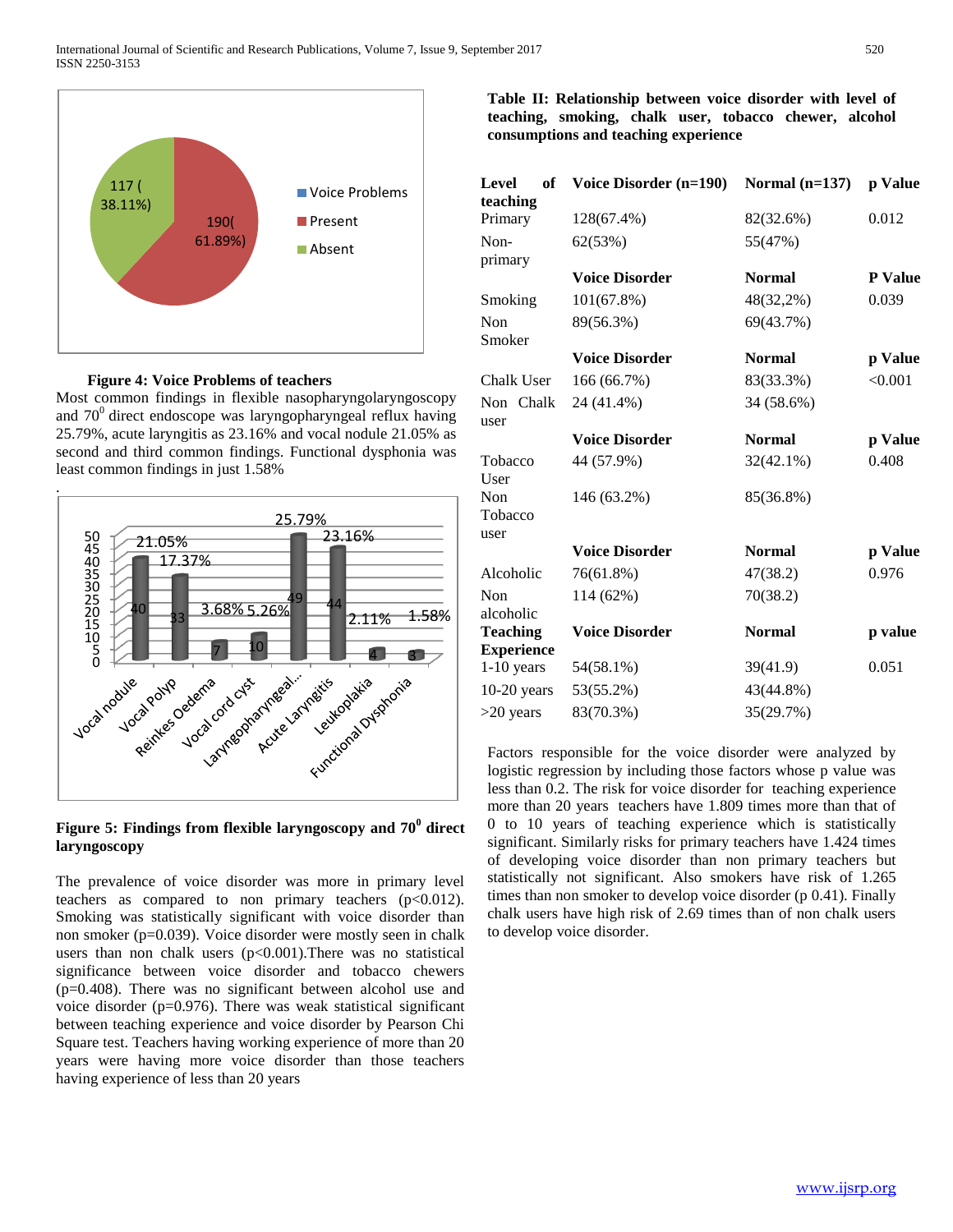**Table III: Logistic Regression of voice disorder with teaching experience, level of teaching, cigarette smoking and materials used in class**

|                                                             | <b>Odd Ratio</b> | 95%<br>Confidence<br><b>Interval</b> | <b>Significance</b><br>(p value) |
|-------------------------------------------------------------|------------------|--------------------------------------|----------------------------------|
| <b>Teaching</b>                                             |                  |                                      |                                  |
| <b>Experience</b><br>$0$ to<br>10                           |                  |                                      |                                  |
| years<br>$10$ to<br>20                                      | 1                | Reference                            |                                  |
| years                                                       | 0.902            | 0.498-1.633<br>1.0033-               | 0.073                            |
| $>20$ years                                                 | 1.809            | 3.264                                | 0.049                            |
| Level<br>- of<br>teaching<br>Non                            |                  |                                      |                                  |
| Primary                                                     | 1                | Reference                            |                                  |
| Primary                                                     | 1.424            | 0.803-2.526                          | 0.226                            |
| Cigarette<br><b>Smoking</b>                                 |                  |                                      |                                  |
| Non Smoker                                                  | 1                | Reference                            |                                  |
| Smoker                                                      | 1.265            | 0.723-2.213                          | 0.41                             |
| <b>Materials</b><br>used<br>in<br><b>Class</b><br>Non Chalk |                  |                                      |                                  |
| User                                                        | 1                | Reference                            |                                  |
| Chalk User                                                  | 2.69             | 1.465-4.940                          | 0.001                            |

# IV. DISCUSSION

Voice disorders are most common among teachers who have to overwork their voices in a noisy atmosphere, in places where there is an echo, or that have poor acoustics, in big rooms or open spaces, a lecture theater where there is not any amplifying equipment, and so on. These things result in chronic or acute symptoms of vocal attrition as vocal fatigue, hoarseness, throat discomfort or pain and benign mucosal lesions. [6]

In this study majority of age distribution were in 41-50 years (32.90%) and least in age above 60 years (2.61%) with mean age of 42.19 years. Preciado et al had teachers from range of 21 to 68 years with mean age of 43.1 years.[9] Lee et al more age group of 30-39 years of 37.8% and least of 9.8% in above 50 years.[7]

In this study male were more (66.45%) as compared to female (33.55%). The study population had less female because the numbers of female teachers are very less as compared to male in Nepal (39.62% in primary level, 24.69% in lower secondary level, 15.56% in secondary level and 4.7% in higher secondary level).[8] The reasons for less number of female teachers in Nepal could be due to less female literacy rate (57.4%) as compared to male (75.1%).[9] Smith et al had male teachers of 49.45% and female of 50.55%.[10] Preciado et al had more female (65.08%) as compared to male teachers (34.92%).[6] Lee et al had study population of female of 78.5% and male 21.5%.[7]

In this study Majority of teachers in schools used Chalk as their main materials (85.70%) and was exposed to chalk dust. Precaido et al mentioned the dust level in 89% (n=511) among dysphonic teachers and 88% (n=284) among normal teachers but did not mentioned particular about the dust of chalk or surroundings.[6] Sampaio et al also mentioned 50.2% of total teachers reported chalk dust in their classes.[11]

In this study 48.53% of total teachers were smokers which were higher than other study results. Precaido et al had 41.87% non smoker.[6] Lee et al study had 98% non smoker.[7] The result of smoker's percentage was much higher than WHO report on prevalence of current cigarette smoking of Nepal in adult population which is 19.25%.[12]

Only 24.76% were tobacco users among the teachers in this study. The prevalence of tobacco use in Nepal as per WHO data is 21.95%.[12] Behlau et al study has shown 82.7% of teachers had tobacco users that include both smoking and chewing tobacco.[13]

In the study 40.07% were alcoholic. Precaido et al study showed 73.33% of total teachers had habit of consuming alcohol.[6] Lee et al had 11.5% of teachers consuming alcohol.[7] The result of this study on alcohol use is less than percentage of alcohol consumption by adult population of Nepal which is 67.5%.[14] In this study 61.89% (n=190) of total teachers had voice disorder. The prevalence rate varies from country to country. Precaido et al study has prevalence of 57%.[6] Urrutikoetxea et al showed 17.3% current voice problem, 70% had voice problem in their professional career and 22% frequent.[15] Bacha et al (1999) reported 43.41% of teachers in Brazil.[16] Smith et al mentioned 32% of teachers had some voice problems as compared to nonteachers having voice problem (1%).[17]

Laryngopharyngeal reflux were major findings (23.16%), vocal cord nodule in 18.42%, vocal cord polyp in 15.79% Precaido et al study showed 20.2% organic dysphonias, 28.8% functional dysphonias and 8.1% chronic laryngitis in which among organic disorder it was nodular lesion of 16.9%, polyp 2.4%. Similarly it showed gastric reflux laryngitis of 2.7% and tobacco laryngitis of 3.4%.[6] Urrutikoetxea et al have nodules in 9%, Reinkes oedema (3.7%).[20] Sala et al had prevalence of vocal cord nodule of 6% and chronic laryngitis in 17%.[18] In this study functional dysphonia accounted just 1.58% (n=3) where as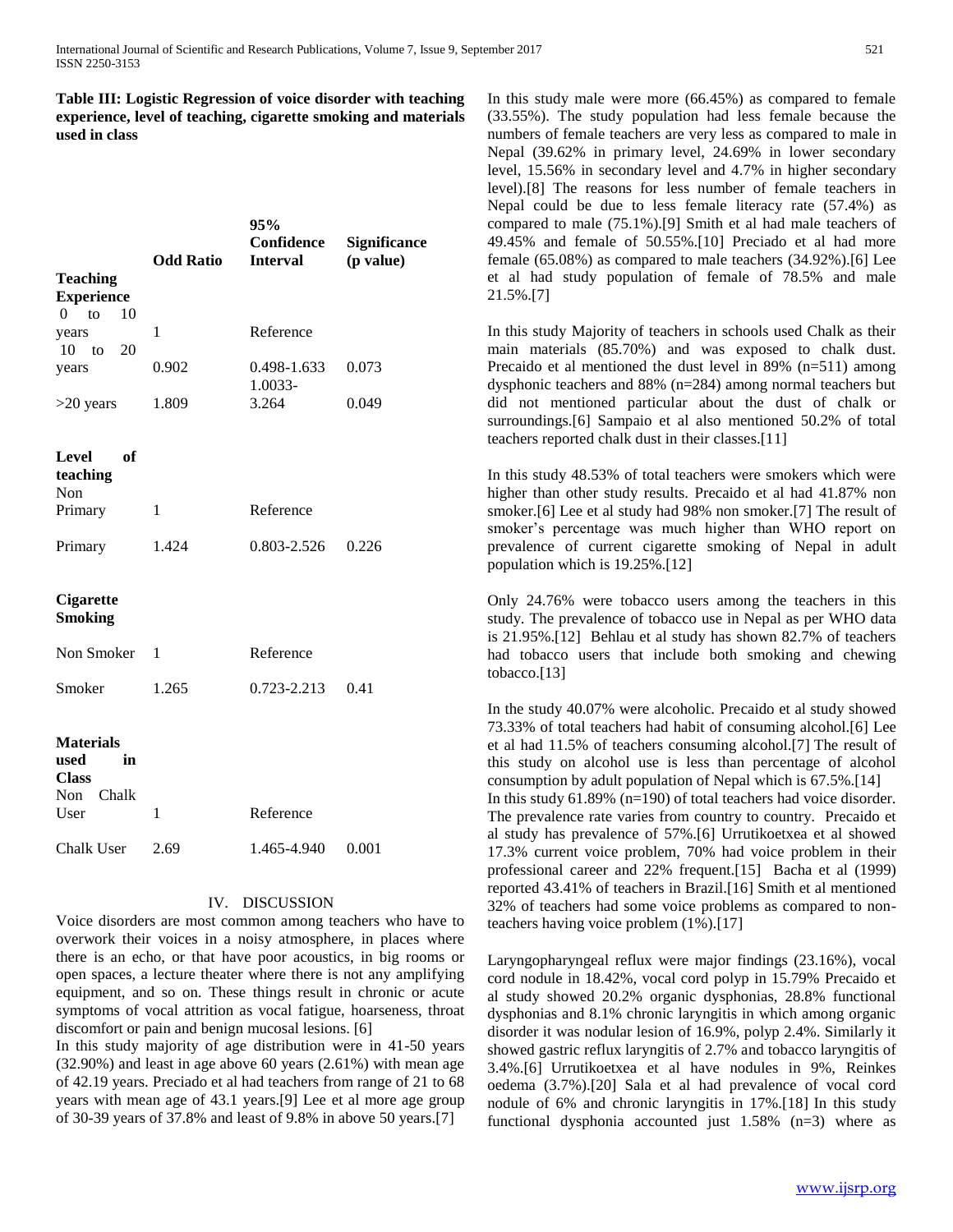Precaido et al study have functional dysphonia of 30.8% which is more due to videolaryngostroboscopy examination.[6]

Precaido et al study found higher prevalence of voice disorder in elementary school (18.5%), secondary school (18.5%) and Primary school (9.3%).[6] The reasons for having more voice problems in primary teachers is that teachers have to take long duration of class, more number of students in class and noise production in class made by students which all provokes the teachers to speak in louder intensity that leads to voice disorder. In this study smokers had more voice problem than non smoker (p<0.039). Precaido et al study showed more dysphonic teachers smoked than normal ones  $(X^2:6.48, df: 6, p<0.001)$ .[6] In this study chalk users were majority and were having more voice disorder as compared to non chalk users(p<0.001). Precaido et al study mentioned the dust level in classroom which was not statistically significant though they have not mention the type of dust.[6] As in the case of this study majority of teachers were chalk users, continous exposure to chalk is one of the factor to create voice disorder. There was no statistical significant between voice disorder and tobacco users (p=.408). In the study of Behlau et al there was statistical significant between tobacco users and non users having voice disorder.[13] Alcohol and voice disorder were also not statistical significant in this study  $(p=0.976)$ . In the study of Precaido et al there was no statistical significant between daily alcohol user and voice disorder.[6] In the study of Lee et al alcohol consumption was statistical significant with voice disorder  $(p<0.008)$ .[7] Behlau et al study also showed significant relations with alcohol drinking and voice disorder.[13]

With the experience of teaching and voice disorder there was weak significant relationship. Experience more than 20 years were having more voice disorder than others  $(p<0.051)$ . Precaido study has found no any association with teaching experience of teacher.[6] It has been suggested that voice abnormalities among voice-using professionals occur after 10–20 years of work.[19] Persistent poor voice adaptation, resulting from the vocal load over many years in the profession, may lead to reduction in the amplitude of mucous wave vibrations in the vocal folds and incomplete glottic closure.[20]

#### V. LIMITATIONS

This study was first to be conducted in the country. Videostroboscopic laryngoscopy was not available which could have detected the vocal fold movements and character. This study was cross-sectional study so the follow up and evaluation of teachers with voice problem was limited. The effectiveness of using markers, avoiding the cigarettes, alcohol and chewing tobacco in same individual could not be assessed.

### VI. CONCLUSION

The prevalence of voice disorder in teachers of Morang and Sunsari district of Nepal is 61.89%. The main risk factors for the voice disorder for teachers is use of chalk as teaching material (OR= 2.69, 95% CI:1.465-4.940) .

#### References

- [1] Mcglashan J, Fourcin A. Objective evaluation of voice. In Michel Gleeson, editor. Scott-Brown's Otorhinolaryngology, Head and Neck Surgery. London: Hodder Arnold; 2008. p. 2170.
- [2] Mcglashan J. Disorder of the voice. In Michel Gleeson, editor. Scott-Brown's Otorhinolaryngology, Head and Neck Surgery. London: Hodder Arnold; 2008. p. 2192.
- [3] Sataloff RT, Heman-Ackah YD, Hawkshaw MJ. Medical History in Voice Professionals. Otolaryngol Clin N Am. 2007;40:931–51.
- [4] Fritzell B. Voice disorders and occupations. Log Phon Vocol. 1996;21:7-12.
- [5] Sapir S, Keidar A, Marthers-Schmidt B. Vocal attrition in teachers: survey findings. Eur J Disord Commun. 1993;28:177-85.
- [6] Preciado J, Perez C, Calzada M, Preciado P. Frequency and risk factors of voice disorders among teaching staff of La Rioja, Spain. Clinical study: questionnaire, functional vocal examination, acoustic analysis and videolaryngostroboscopy. Acta otorrinolaringol esp. 2005;56:161-70.
- [7] Lee SY, Lao XQ, Yu IT. A cross sectional survey of the voice disorders among the primary teachers in Hong Kong. J Occup Health. 2010;52:344- 52.
- [8] Department of Education, Ministry of Education. School level Educational Statistics of Nepal Consolidated report 2011 (2068). 2012.
- [9] Center Bureau of Statistics. Nepal in Figures. 2012.
- [10] Smith E, Kirchner HL, Taylor M, Hoffman H, Lemke JH. Voice Problems Among Teachers: Differences by Gender and Teaching Characteristics. J Voice. 1998;12(3):328-34.
- [11] Sampaio MC, Borges dos Reis EJF, Carvalho FM, Porto LA, Araujo TM. Vocal Effort and Voice Handicap among Teachers. J Voice. 2012;26(6):815-20.
- [12] WHO Report on the Global Tobacco Epidemic, 2013. p.58
- [13] Behlau M, Zambon F, Guerrieri AC, Roy N. Epidemiology of Voice Disorders in Teachers and Nonteachers in Brazil: Prevalence and Adverse Effects. J Voice. 2012;26(5):665-75.
- [14] WHO Global Status Report on Alcohol 2004, Country Profile, Nepal, 2004. p.1
- [15] Urrutikoetxea A, Ispizua A, Matellanes F. Vocal pathology in teachers: a videolaryngostroboscopic study in 1046 teachers. Rev Laryngol Otol Rhinol (Bord). 1995;116:255–62.
- [16] Bacha SMC, Camargo AFFP, Brasil MLR et al. Incidência de disfonia em professores de pré-escola do ensino regular da rede particular de Campo Grande/MS. Carapicuíba: Revista Pró-Fono. 1999;11(2):8-14.
- [17] Smith E, Lemke J, Taylor M, Kirchner HL, Hoffman H. Frequency of Voice Problems Among Teachers and Other Occupations. J Voice.1998;12(4):480-8.
- [18] Sala E, Laine A, Simberg S, Pentti J, Suonpää J. The prevalence of voice disorders among day care center teachers compared with nurses: a questionnaire and clinical study. J Voice. 2001;15(3):413-23.
- [19] Smith E, Gray SD, Dove H, Kirchner L, Heras H. Frequency and effects of teachers' voice problems. J Voice. 1997;11:81–7.
- [20] Sliwinska-Kowalska M, Niebudek-Bogusz E, Fiszer M, Los-Spychalska T, Kotylo P, Sznurowska-Przygocka B, Modrzewska M. The prevalence and risk factors for occupational voice disorders in teachers. Folia PhoniatrLogop. 2006;58:85–101.

#### **AUTHORS**

**First Author:** Dr. Bivek Aryal, MS (ORL & HNS), ENT Surgeon, Bharatpur Hospital, Bharatpur, Chitwan, Nepal. Email: [bivekaryal@yahoo.com](mailto:bivekaryal@yahoo.com)

**Second Author:** Prof. Dr. Sangita Bhandary, MS (ORL & HNS), Department of Otorhinolaryngology and Head & Neck Surgery, B.P. Koirala Institute of Health Sciences, Dharan, Nepal. Email: sangitabhandary@gmail.com

**Third Author:** Dr. Shyam Thapa Chhetri, MS (ORL & HNS), Additional Professor and Head, Department of Otorhinolaryngology and Head & Neck Surgery, B.P. Koirala